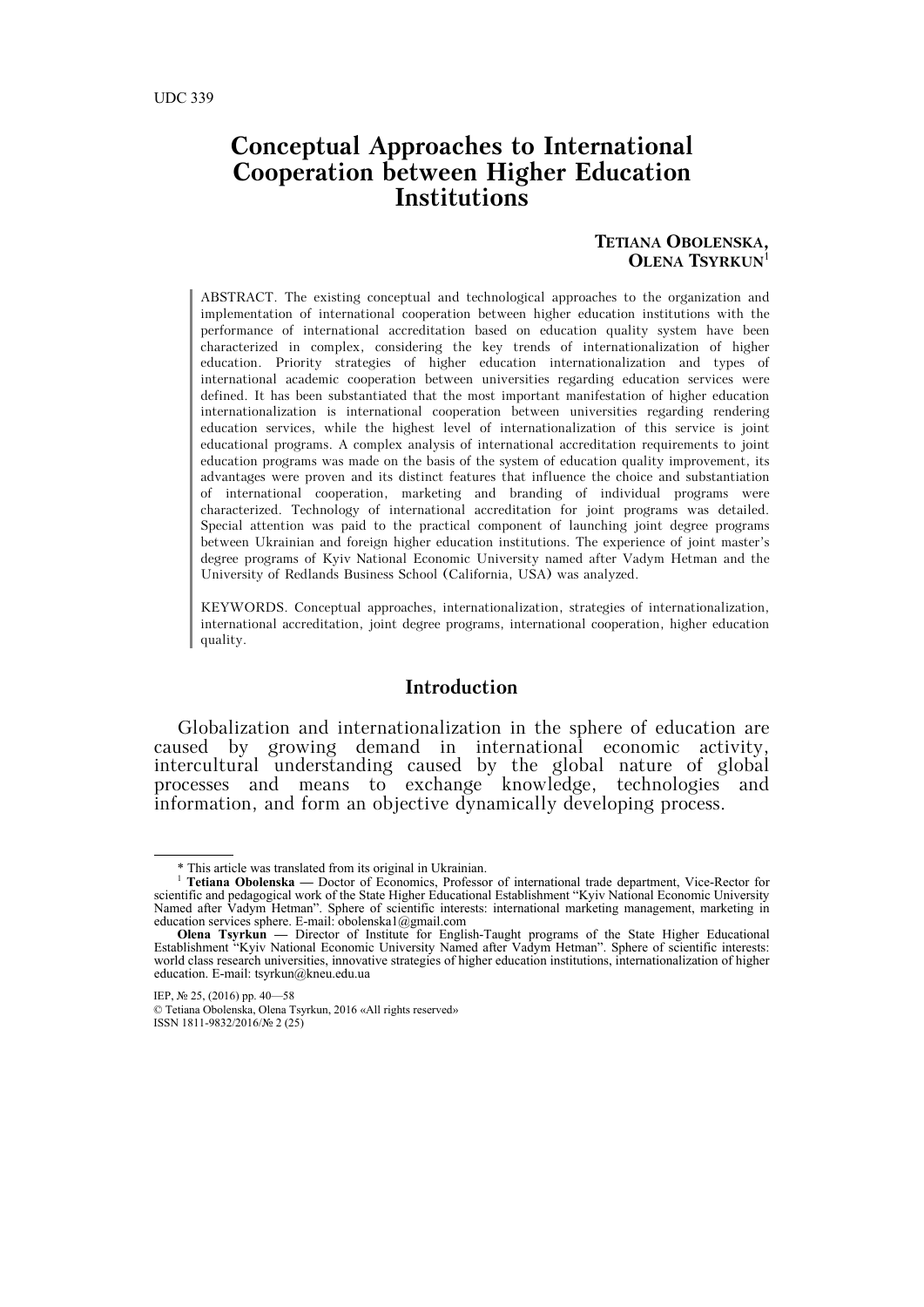Taking into account the internationalization trends in the sphere of higher education, the acknowledgement of educational programs by means of providing international accreditation, including regional ones, stipulate for development of cooperation between higher education institutions on the globally acknowledged principles of higher education quality.

Important aspects of the problem of cooperation between higher education institutions on the basis of the trend of higher education internationalization, contemporary requirements to the quality of higher education and international accreditation of education programs are highlighted in the scientific works of domestic  $(N. Avsheniuk<sup>2</sup>,$ V. Andruschenko<sup>3</sup>, V. Zahorskyi<sup>4</sup>, K. Korsak<sup>5</sup>, V. Kremen<sup>6</sup>, V. Luhovyi<sup>7</sup>, I. Motunova<sup>8</sup>, A. Sbrueva<sup>9</sup>, V. Soloschenko<sup>10</sup>) and foreign researchers  $(P. \text{Altbach}^{11}, \text{ J. Knight}^{12}, \text{T. Whalley}^{13}).$ 

Along with this, the brand new forms of international academic cooperation require adequate coverage, in particular, they require establishment of joint accredited educational programs in various knowledge areas. This is why the purpose of this research is to detail conceptual approaches regarding organization and implementation of international cooperation between higher education institutions in the form of introducing joint accredited education programs that take into account the trends of higher education internationalization.

*teoretuchni zasadu formuvannya system upravlinnya yakistyu nadannya osvitnih poslyg.* Edited by V. Zagorskogo. Lviv: LPIDU NADU, 2011. [In Ukrainian].<br>  $\frac{5 \text{ K} \text{ or } \text{c} \text{ K}}{5 \text{ K} \text{ or } \text{c} \text{ K}}$  "Nove stolitty pove yveh

 <sup>2</sup> Avshenyuk N. "Internationalizatsiya vushoyi osvitu v umovah globalizatsii svitovogo osvitnyogo procesy." *Naukovuy visnuk Chernivetskogo universitety: [zb. nauk. pr.]* 468 (2009): 3-11. [In Ukrainian]. 3 Andrushenko, V. and V. Moloduchenko. "Akademichna mobilnist: problema realizatsii v Ukraini I sviti."

*Vusha osvita Ukrainu* 1 (2010): 34-42 [In Ukrainian]. 4 *Upravlinnya yakisty osviti u vishchih navchalnyh zakladah [text]: navch. Posibnuk.: u 2 chastynah.Ch. 1:* 

Korsak, K. "Nove stolittya-nova vyshcha osvita: aspecti transformatsiji zmisty vishchoji osviti v suchasnomy sviti ta v Ukrajini, shlyahu vdoskonalennya vushchoji osviti z perehodom jiji do bagatoctupenevoji struktury.

*Vushcha shkola* 3/4 (2001): 62-71. [In Ukrainian]. 6 Kremen, V.G., Bolyubash, M.F., Shunkaruk, V.D., Grubinko, V.V. and I.I. Babun. *Vushcha osvita Ukrajini I Bolonskyi process: navchalnyi posibnik*. Edited by V.G. Kremen.-Ternopil. Navchalna knyga-Bohdan, 2004. [In Ukrainian].

<sup>&</sup>lt;sup>7</sup> Lugovyj, V. I. "Evropeyska konceptsyja kompetentnisnogo pidhodu u vishchyi shkoli ta problemi realizatsii v<br>Ukrajini." *Visnyk APN Ukrajini* 2 (2009): 14-27. [In Ukrainian]. Ukrajini." *Visnyk APN Ukrajini* 2 (2009): 14-27. [In Ukrainian].<br><sup>8</sup> Motunova, I.G. "Universitet jak prostir mizkulturnogo dialogy." *Visnuk LNU named after Taras Shevchenko* 2

<sup>(2011): 177-186. [</sup>In Ukrainian] 9 Sbryjeva, A.A. "Internatsionalisatsyja vishoji osviti: sutnist ponyattya ta sistemni zminu." Pedagogichni nauki.

Sumi: SumDPU, 2001: 157-167. [In Ukrainian].<br><sup>10</sup> Soloshenko, V.M. Internatsionalizatsiya universitetski osviti: dosvid nimetskomovnyh krain. *Sumi: Mria*, 2012. [In Ukrainian].<br><sup>11</sup> Altbach, P. G. "Globalization and the u

Altbach (Eds.). *International handbook of higher education Dordrecht*. The Netherlands: Springer, 121-139.<br><sup>12</sup> Knight, J. "Internationalization Remodeled: Definition, Approaches, and Rationales." *Journal of Studies in* 

II Knight, J. "Internationalization Remodeled: Definition, Approaches, and Rationales." Journal of Studies in<br>International Education. Amsterdam: SAGE Publicaions, Spring 8, no 1. (2004): 5–31.<br><sup>13</sup> Whalley, T. *Best pract* 

<sup>/</sup>office/tld/teachingsupport/documents/Whalley-Best-Practice.pdf.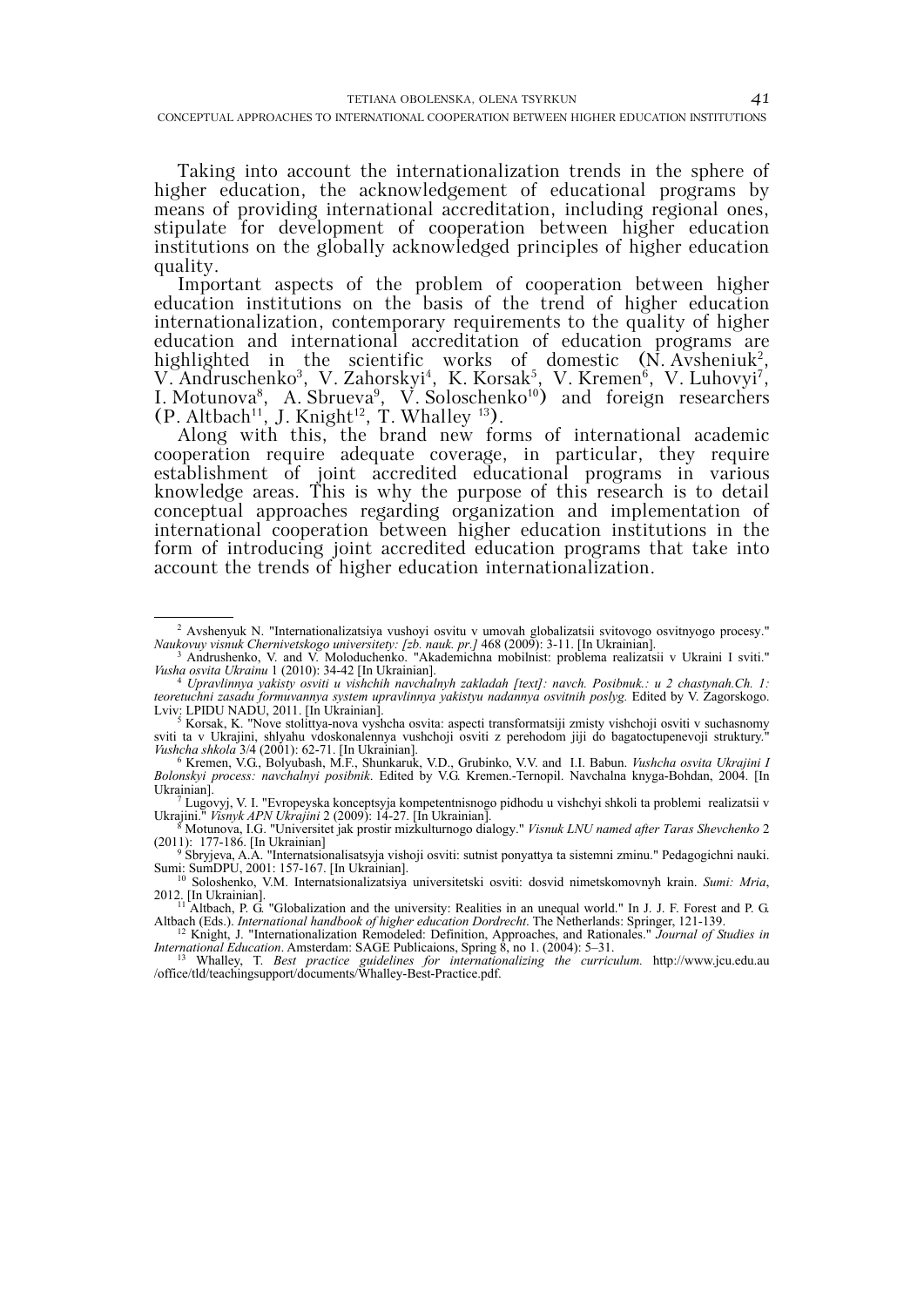## **Modern Forms of Higher Education Internationalization, Types of International Academic Cooperation and Strategies of Its Development**

Internationalization of higher education acquires features of a qualitatively new stage  $-$  the integration that accumulates the potential to resolve a triunique task: achievement of such level of higher education that would conform to the needs and demands of modern international society; alignment of the level of national educational systems; training of qualified staff for national economy.

By its content, the higher education integration is a comprehensive convergence of national education systems, their complementarity, transformation of higher education into a global open social system with civilization values and goals, flexible ties between its components and elements, systematicity of the elements themselves, and variability of normative regulation.

The most well-known form of internationalization of higher education is mobility of students – the increase of the number of students who study abroad. The reason for growth in the number of students who study abroad is more and more often a market process<sup>14</sup>. The international market of education services transforms into a rapidly developing economy sector the central elements of which are the international marketing of universities and education programs that have been accredited internationally.

The second most important form of higher education internationalization may be mobility of scientists (postgraduates and Ph.D. candidates)<sup>15</sup> and teaching staff, which is conditioned by both educational and research activity. The essence of globalizational and integrational processes in the sphere of higher education and peculiarities of their forms for higher education in Ukraine are considered respectively in the works of researchers O. Khomeriki<sup>16</sup> and O. Chabala<sup>17</sup>.

From the point of view of internationalization of higher education, the following strategies approved by the Organization of Economic

<sup>&</sup>lt;sup>14</sup> Meshko, N. P. and O.V. *Prusvitla. Internalizatsiya jak dominanta rozvutku globalnogo runku osvitnih poslug: elonomichnyi aspect. http://www.economy.nayka.com.ua/pdf/9\_2015/6.pdf [In Ukrainian]. poslug: elonomichnyi aspect.* http://www.economy.nayka.com.ua/pdf/9\_2015/6.pdf [In Ukrainian]. 15 Krasovska, O.J. "Internatsionalizatsuya vushchoji osviti v umovah globalizatsiji svitivigo osvitnyho

prostoru." *Visnuk Akademiji mutnoji sluzhbi ukrajini. Ser.: Ekonomika* 2 (2011): 102-109. retrievable:

http://nbuv.gov.ua/UJRN/vamsue\_2011\_2946)\_13 [In Ukrainian].<br><sup>16</sup> Krasovska, O.J. "Internatsionalizatsuya vushchoji osviti v umovah globalizatsiji svitivigo osvitnyho prostoru." *Visnuk Akademiji mutnoji sluzhbi ukrajini. Ser.: Ekonomika* 2 (2011): 102-109. retrievable:

http://nbuv.gov.ua/UJRN/vamsue\_2011\_2946)\_13 [In Ukrainian].<br><sup>17</sup> Chabala O. "Internatsionalizatsija ta globalizatsija jak kluchovi chunnuki mizhnarodnogo spivrobitnutsva v sferi vushoi osviti." *Problemy ta perspectuvu formuvannya natsionalynoji hymanitarno-technichnojio eliti: zb. nauk. pr.* By editors Tovazhnyansky, O.G. Romanovsky. Kharkiv: HTU "HPI" 43 (2015): http:// repository.kpi.kharkov.ua/ handle/KhPI-Press/15349. [In Ukrainian].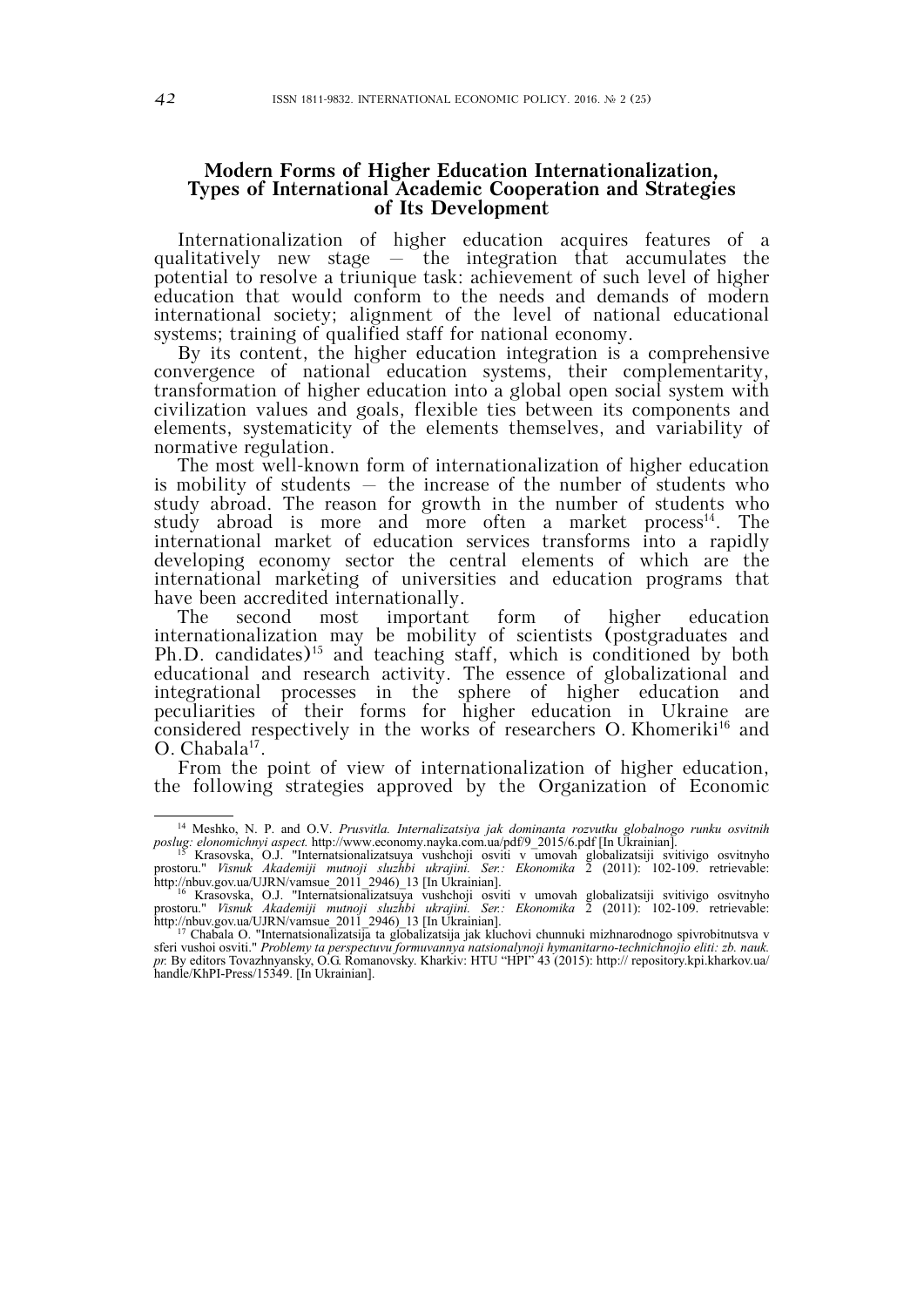Cooperation and Development (OECD) in 2004 can be apportioned as  $determinant<sup>18</sup>$ :

 *the mutual understanding approach*, built on the commonly acknowledged value of academic cooperation, institutional partnership and interchange;

 *the revenue-generating approach*, within the frameworks of which educational services are offered by countries on a completely paid basis;

 *the capacity-building approach*, which stipulates studies of students, advanced training for scientists and the professor and teaching staff abroad or at foreign universities.

Each of the specified strategies is aimed at optimizing the flows of academic mobility depending on the needs of students and the society. The detailed description of the given strategies can be found in the works of researchers H. Voskoboynykova, M. Holovianko and S. Hryshko<sup>19</sup>.

The modern stage of development of the global economy of knowledge is accelerating due to the rapid growth of the process of higher education internationalization. Thus, based on the data of the Institute of International Education<sup>20</sup>, the number of international students in the territory of the USA only in the years 2014-2015 grew by 10% compared to the previous year, and made 974 926 students, which is the highest index since 1978-1979 (Fig. 1).



Fig. 1. Number of International Students in the USA in  $1953/54-2014/15^{21}$ 

<sup>&</sup>lt;sup>18</sup> Internationalisation and Trade in Higher Education, Opportunities and Challenges, OECD. Paris, 2004. <sup>19</sup> Zabezpechennya yakosti vushchoyi osviti: evropejski krashchi practiki dlya Ukrajinu. Uporyadnyk: T. Dobko. Avtoru: H. Voskoboynukova, M. Golovyanko, S. Grushko ta inshi. http//education-ua.org/ua/analytics/305-

zabezpechennya-yakosti-vishchoji-osviti-evropejski-krashchi-praktiki — dlya-ukrajini. [In Ukrainian]. 20 IIE Network for International Educators. *Institute of International Education*, 2016: 25-32. 21 Ibid.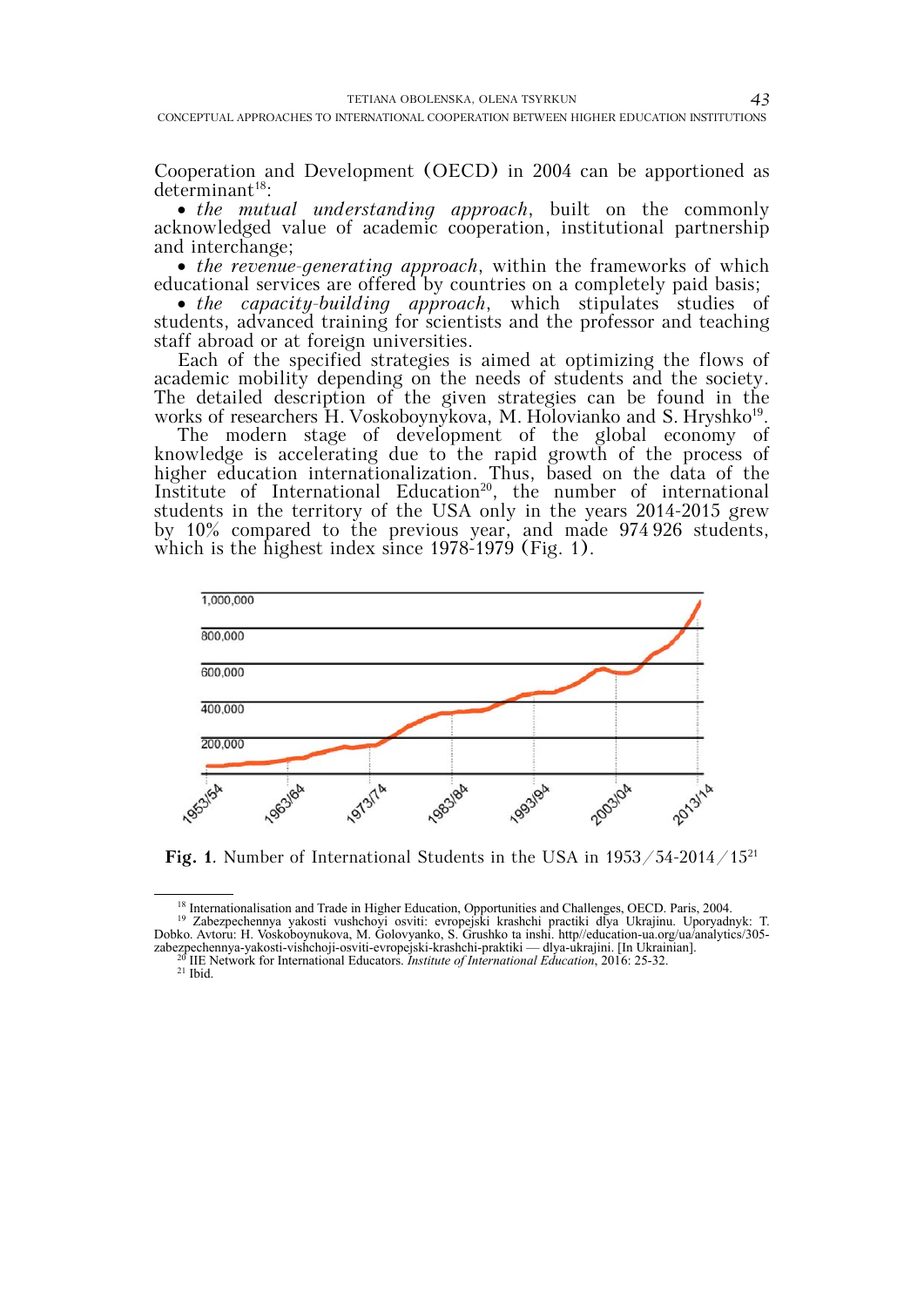Among the priority focus areas, foreign students choose engineering (20%), mathematical and computer (12%) disciplines, business and management (20%) (Figure 2). This choice is explained by the role played by universities in the innovative systems of the countries. Thus, currently, 52% of all fundamental researches are covered by research universities of the USA, compared to 38% in 1960. Their leading positions on the global arena are explained by high standards of teaching, essential costs invested in researches, and support by state government.



**Fig. 2.** Disciplines by Choice of International Students<sup>22</sup>

It is not a coincidence that the major number of foreign students arrives from the rapidly developing countries to study. In  $2015$ ,  $57\%$  of foreign students in the USA were from China, India and South Korea (31%, 14%, and 6% respectively, as specified in Table 1).

 <sup>22</sup> IIE Network for International Educators. *Institute of International Education*, 2016: 25-32.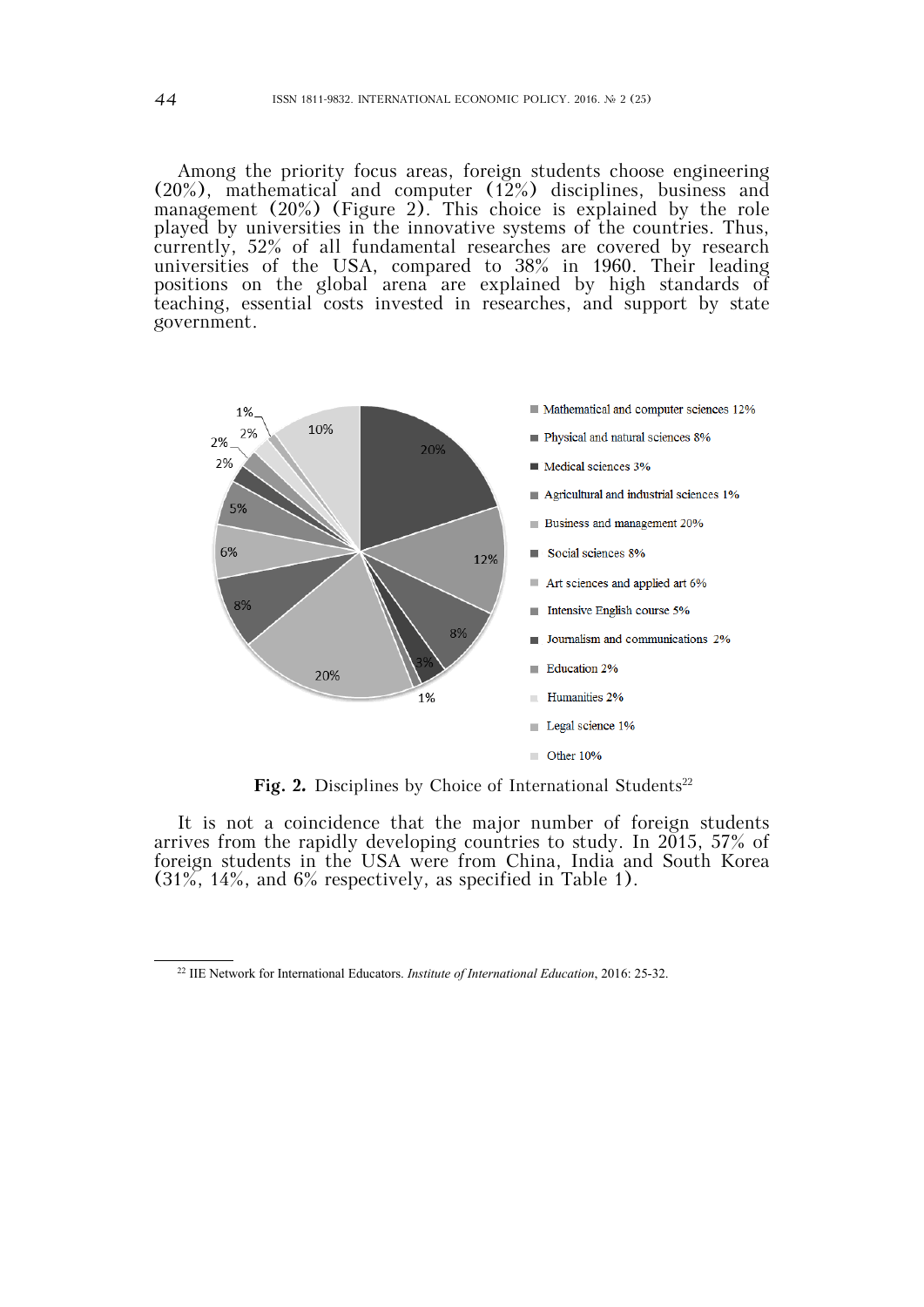| Country      | Number of students in percent |
|--------------|-------------------------------|
| China        | 31%                           |
| India        | 14%                           |
| South Korea  | 6%                            |
| Saudi Arabia | $6\%$                         |
| Canada       | 3%                            |
| Brazil       | 2%                            |
| Vietnam      | $2\%$                         |
| Mexico       | 2%                            |
| Taiwan       | 2%                            |
| Japan        | $2\%$                         |

*Table 1* **Top-10 Countries Supplying Foreign Students to the USA<sup>23</sup>** 

Internationalization of higher education leads to the increase of monetary flow to the countries offering competitive education services. Based on the data of the Institute of International Education, in the years 2014-2015 alone the USA economy received over USD 30.8 billion for training foreign students. The process of their education at the universities of the countries providing for key innovations is often prevented by high prices. Allan Goodman, the president of the Institute of International Education, and Stasia Bergman, international expert on professional development, stressed in their book "Preparation for Studying in the USA" that, during the last 25 years, the average annual expenses on education in the USA grew from USD 10,000 in 1985 to USD 59,800 in 2011 and exceeded the inflation level 2.5 times. Today, the average costs of a 4-year education at a university make USD 60,000, which leads to growth of student debts<sup>24</sup>.

In these conditions, various forms of cooperation between higher education institutions of various countries are developing at incredibly fast rates. The Institute of International Education defines the following types of international academic cooperation:

• *Partner teaching*: this type of cooperation is facilitated by development of technologies enabling virtual lectures, video technologies enabling virtual lectures, video conferences, exchange of electronic mail and web platform use. This type of cooperation enables teachers from partner universities to effectively communicate with the student audiences and is often a

 <sup>23</sup> Ibid. 24 IIE Network for International Educators. *Institute of International Education*, 2016: 25-32.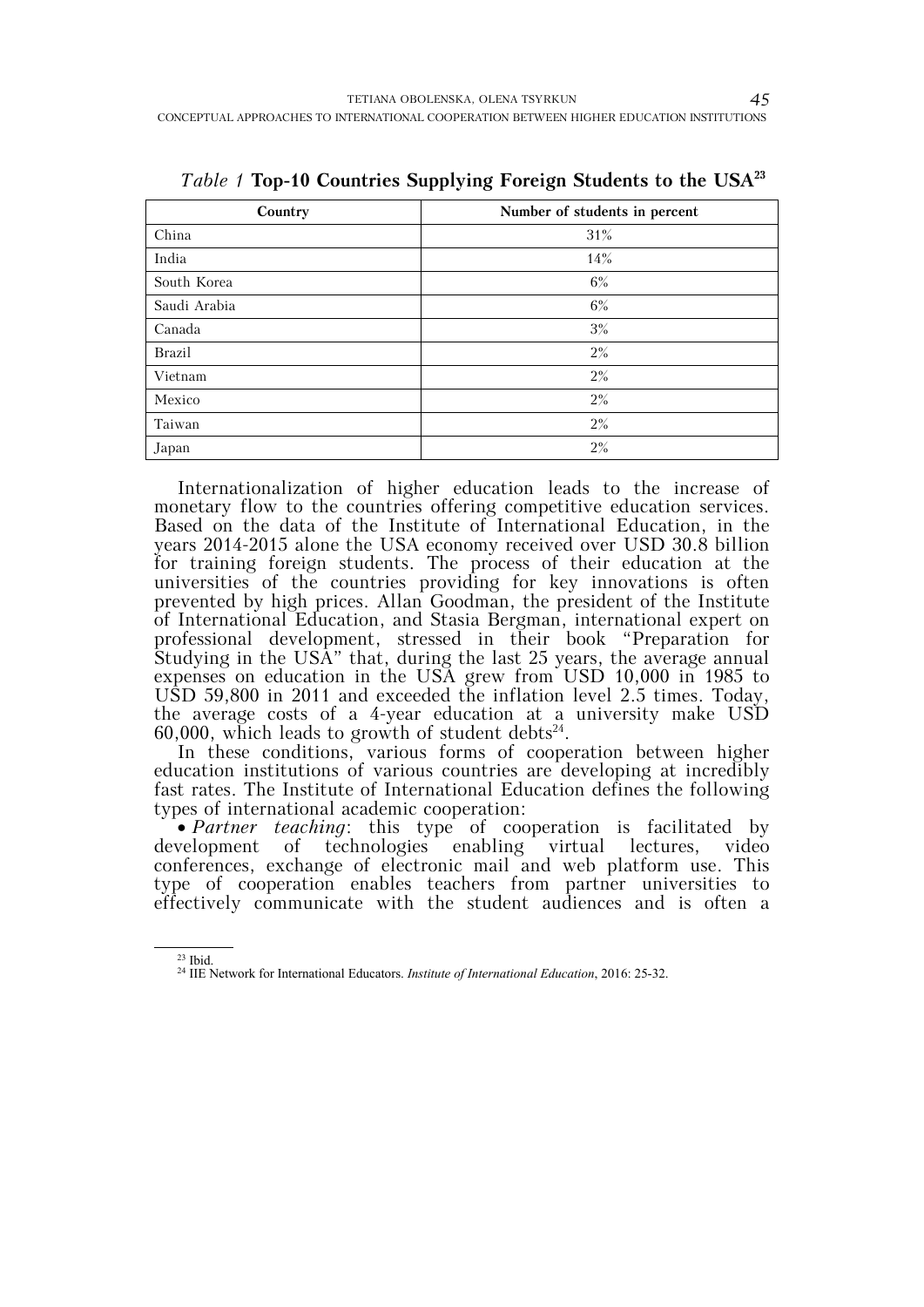precondition of further development of new types of partnership relations.

 *Consortiums of universities*: a group consisting of two or more universities working together and using united resources to achieve the same goals. Such consortiums provide universities with a unique opportunity to expand their partnership and use advantages of their partners. This type of cooperation often stipulates engagement of universities in both the developing and developed countries.

 *Exchange of teachers*: this facilitates deepening of cooperation development and is often financed by such state programs as the Fulbright Program. Invited teachers may read a full course of lectures or just some components of the course.

 *Studies at a partner university abroad under supervision of a lecturer*: this type of cooperation is a basis for further development of cooperation. It does not require many financial resources but acts as a source of enthusiasm at both universities. This type of cooperation does not stipulate transfer of credits. Programs headed by teachers exist in various formats. This helps the participants be creative and experiment.

 *International programs of double degrees*: these programs are jointly offered by two (or more) higher education institutions located in different countries. They envisage a jointly developed curriculum and a coordinated process of acknowledging credits. Students study in both higher education institutions. After completing the program, students obtain degrees of each university.

 *International joint degree programs*: these are offered jointly by two (or more) higher education institutions located in different countries. They stipulate a jointly developed curriculum and a coordinated process of acknowledging credits. Students study at both higher education institutions. Unlike the international programs of double degrees, students of these programs obtain one diploma (degree) signed and certified by both universities. The joint degree programs are offered by universities after many years of cooperation.

 *International public study programs*: academic studies are combined with public activities abroad. Such projects help students gain wider experience, teach them civil responsibility and involve them in international social and public activities. Such programs are usually offered during short-term or long-term trips abroad and are often accompanied by additional extracurricular activities.

 *International probation programs*: universities set up strong ties with employers, which helps organize probations for students. As international companies have representative offices abroad, so universities use these business connections to arrange probations for students.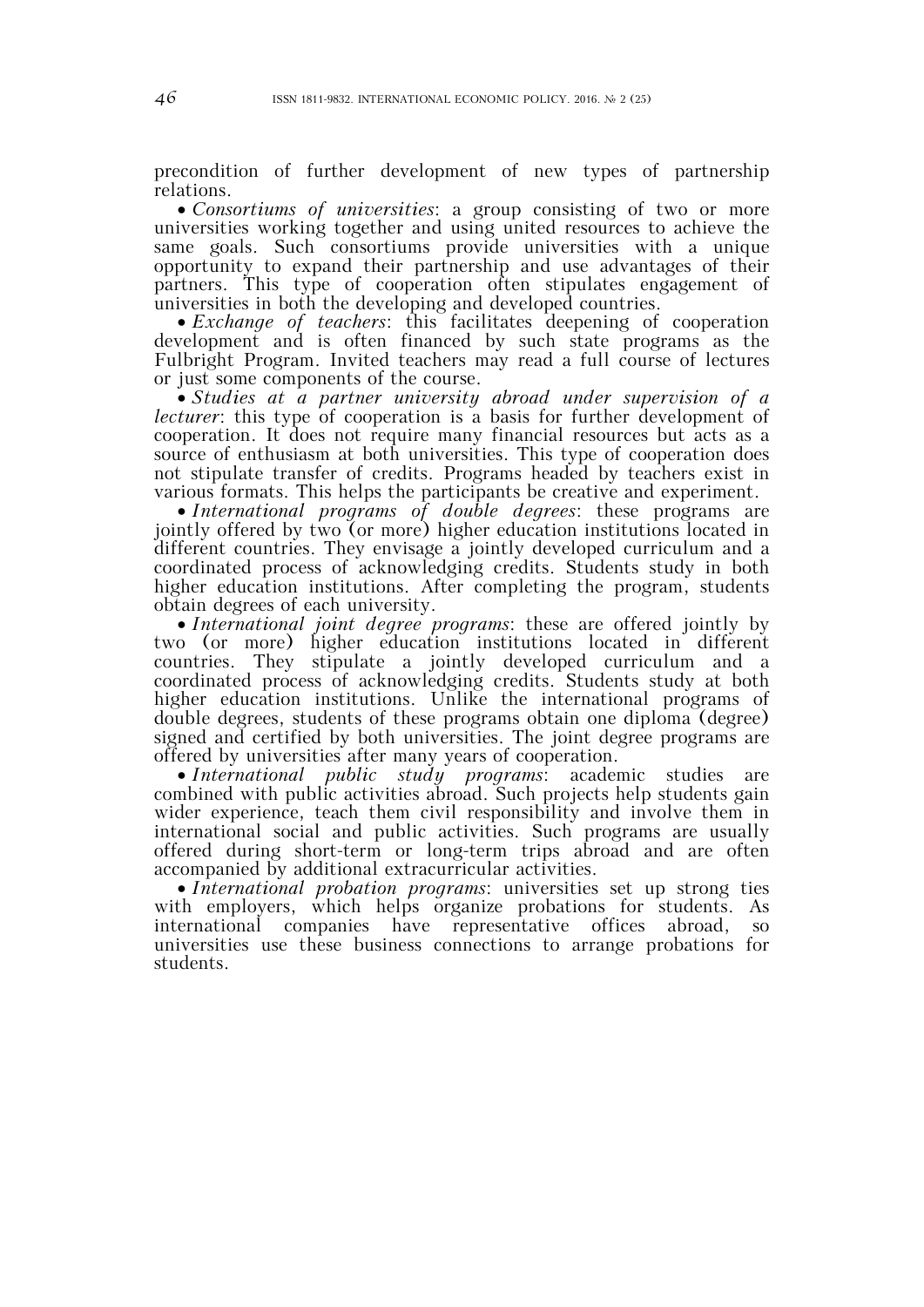*Joint research activity*: is often performed by teachers separately from the general process of internationalization of the given university, but it facilitates educational institutions better when it is performed on long-term institutional basis. Thus, the partner university researchers facilitate expansion of ties of the university to other departments and faculties and often arrange brief visits of students to their university or host conferences at both educational institutions.

 *Activity jointly financed by both universities*: such events as joint publications, conferences, seminars, video conferences, lectures, book clubs, and information visits are effective drivers of cooperation.

 *Mixed "sandwich" programs:* students start studies at their university, then continue their training at the partner university and then return to their base university to complete their studies.

 *Student exchange:* student exchange for short- or long-term period is one of the most common types of partnership. This type of cooperation facilitates creative activity. Besides training courses, students work at laboratories, learn languages, have probation and/or participate in public activities.

 *Joint resources:* universities use laboratories, library resources and curriculums jointly, which facilitates further development of cooperation and interaction between them.

The most important manifestation of higher education internationalization is the international cooperation between universities in rendering education services. On our opinion, the highest internationalization level of such services regarding higher education is the cooperation between universities in developing and implementing joint education programs. For higher education institutions, the development of education services, first of all, lies in the development and implementation of joint education programs, as detailed by N. P. Meshko<sup>25</sup> and O. V. Prysvitla<sup>26</sup>.

More and more higher education institutions located in the centers of the academic world aspire to combine the increase of enrolled foreign students with the expansion of offers of their education services at promising and prospective markets. This trend demonstrates improvement in the process of internationalization and a shift from demand to offer.

A deeper interaction between educational institutions is stipulated when they conclude various agreements on the introduction of approved

 <sup>25</sup> Meshko, N. P. and O.V. *Prusvitla. Internalizatsiya jak dominanta rozvutku globalnogo runku osvitnih poslug: elonomichnyi aspect.* http://www.economy.nayka.com.ua/pdf/9\_2015/6.pdf [In Ukrainian]. 26 Prusvitla, O.V. Miznarodne ekonomichne spivrobitnutsvo u naukovo-technologichnyi sferi — perspective

osvitnih poslyg. *Suchasna Ukraina v globalnomu seredovyshchi: strategichni orienturi ekonomichnogo rozvitku: monograph*. Dniepropetrovsk, 2015: 449 -462. [In Ukrainian].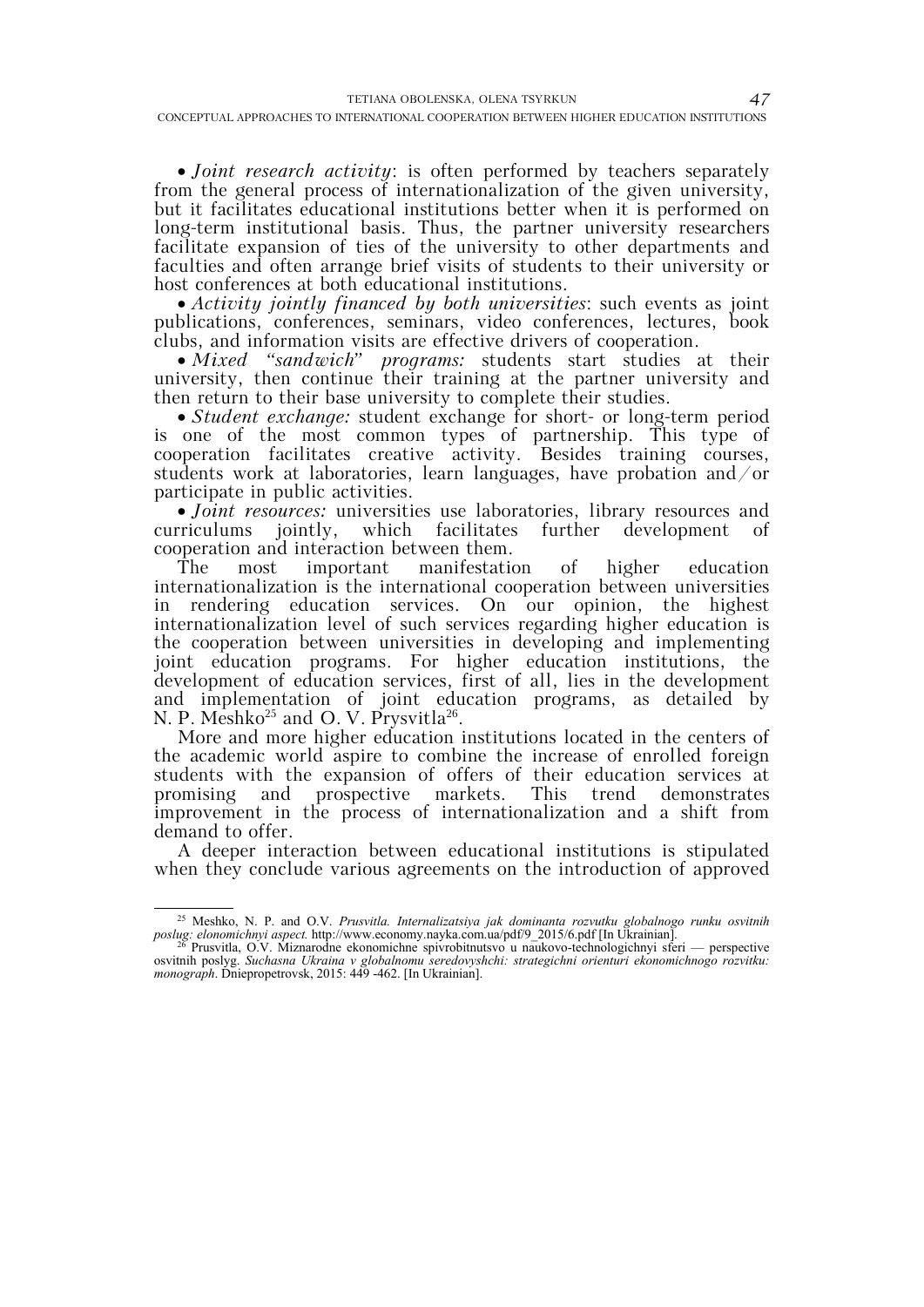education programs. The Global Alliance for Transnational Education (GATE) envisages several types of agreements between higher education institutions:

 *Franchising:* using a franchise agreement, a foreign higher education institution grants a permit to a local educational institution to use its curriculums and issue its degrees on mutually approved conditions.

 *Twin programs:* such agreements between higher education institutions of various countries are concluded for the purpose of offering joint education programs. Students learn the same disciplines at both universities, study by the same textbooks and pass the same exams; but they are taught by local teachers.

 *Mutual recognition of programs*: unlike the previous agreement, higher education institutions do not develop joint programs. Students are accepted to study at a university of another country, and all their marks are considered legal in their native educational institutions. Or students may study at a local higher education institutions at one stage and receive marks recognized by an educational institution of another country, and then they pass the next stage of the program in that other foreign university.

Some international education supporters consider the abovementioned options of internationalization as stages on the way to resolve a more complex task of harmonization and international integration of national systems of higher education.

Such serious factors as the growing autonomy of higher education institutions, decentralization and delegation of authorities from central national governments to regional authorities make the national education system even more diverse which complicates its international harmonization greatly.

Adoption and implementation of the Bologna declaration of July 19,  $1999^{27}$ , laid the foundation for the establishment of the following: a system of qualification stages of higher education understandable for all; a system of higher education based on two levels; a system of accumulation and transfer of credits, i.e. certificates of the previous education level to continue education in another country; conditions of mobility of students, teachers, researchers and cooperation in the sphere of quality management; and European standards of higher education.

<sup>&</sup>lt;sup>27</sup> Joint Declaration of the European Ministers of Education: "European Environment in the Higher Education", Bologna, 19.05.1999. http://zakon.rada.gov.ua/laws/show/994\_525 [In Ukrainian].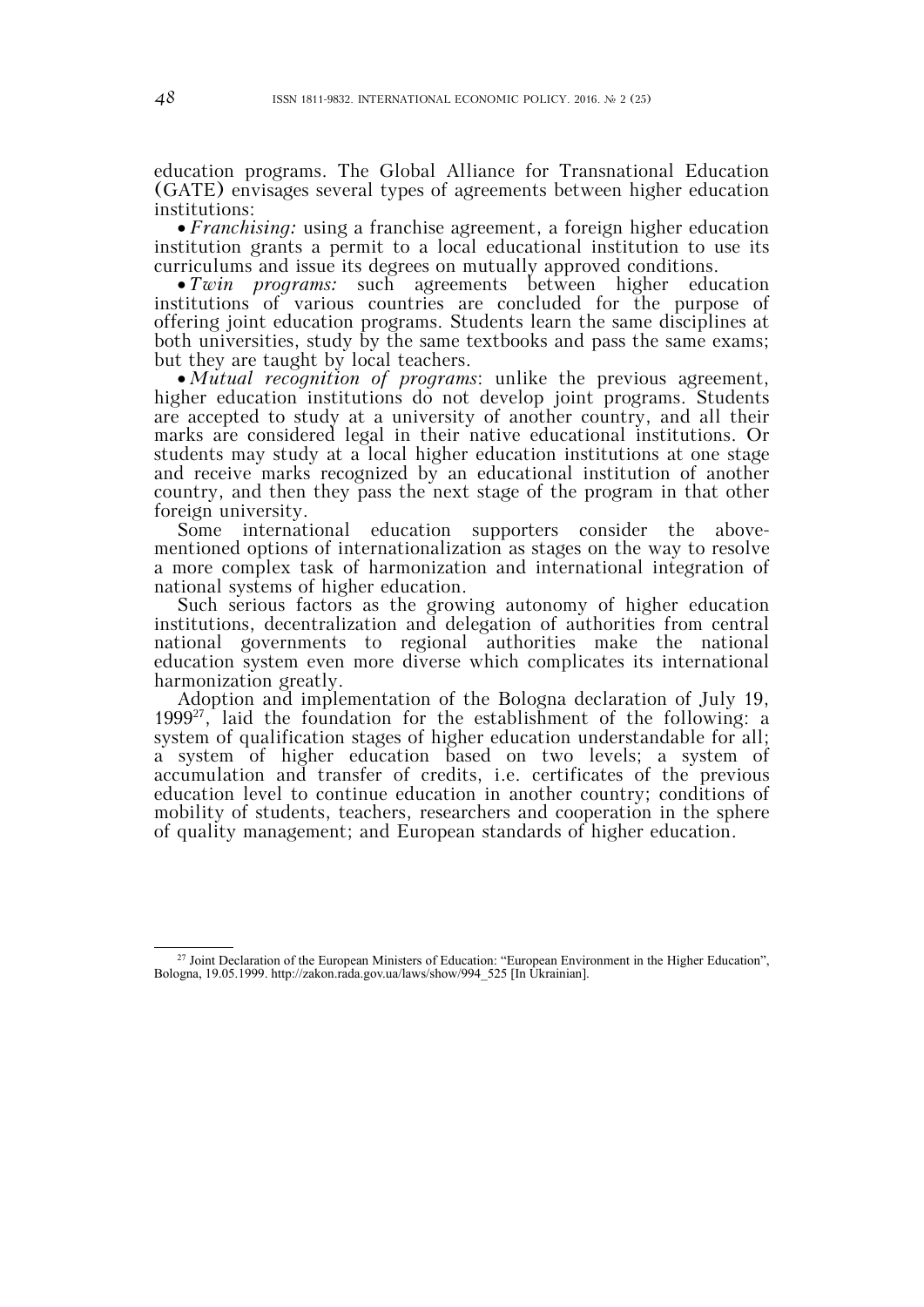# **Advantages, Distinctive Features and Technologies of International Accreditation**

Internationalization of the education market, enhancement of international competition and entry of new players at the stage of education services of Ukraine in the form of foreign higher education institutions and training companies who appear at the Ukrainian market make them aspire to obtain additional certificates on the quality of their education programs and thus enhancing their competitiveness.

International accreditation allows reception of such certificates. International accreditation means recognition of the fact by the competitive international organization that the given higher education institution conforms to the education quality requirements defined by such organization. Such recognition is the result of an approved procedure that includes both the self-analysis of activities by the university and its audit by independent experts. International accreditation makes qualifications of different higher education institutions comparable, unifies their requirements, and enables the process of mobility of students, teachers and researchers. At that, international accreditation does not lead to leveling of national and university peculiarities.

The following reasons of interest of higher education institutions regarding international accreditation can be identified:

 confirmation of elitism of an educational program by a foreign accreditation agency with the participation of international experts;

 possibility to enhance reputation and increase attractiveness of education services rendered by the university;

• international recognition of quality of education programs;

 formation of a positive mass media image of high-quality activities of the university that implements internationally accredited education programs.

Passing the accreditation procedure for an education program in the respective agency of any country that signed an intergovernmental agreement in the sphere of higher education will automatically lead to acknowledgement of the given program in the countries that signed the given agreement.

Distinctive features of international accreditation are the following:

 purpose of international accreditation is confirmation of competitiveness of the education program graduates at the labor market;

 voluntary participation. International accreditation is voluntary: a higher education institution has the right to define independently both the expediency of passing such accreditation and the list of education programs put up for accreditation;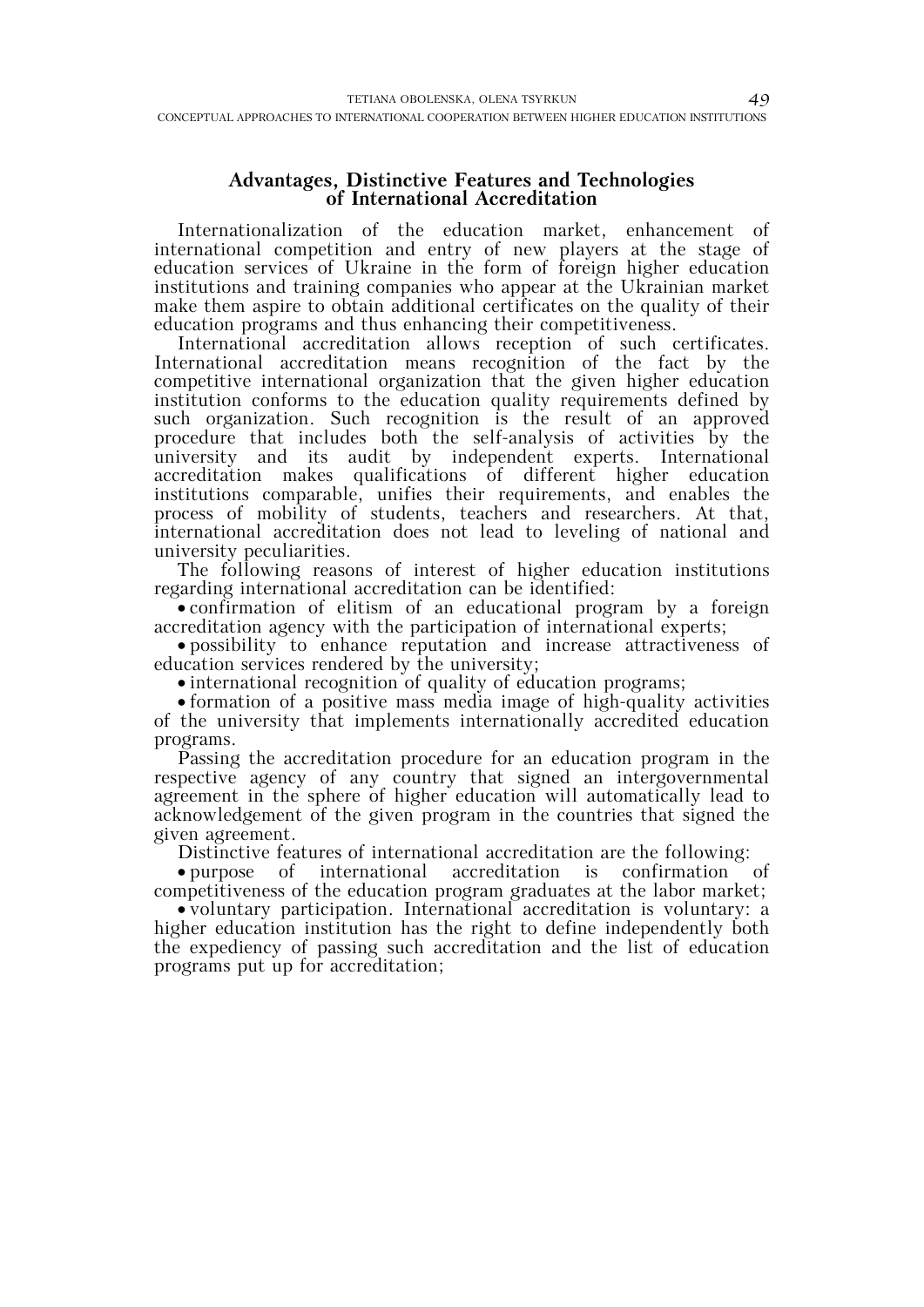orientation at education programs, i.e. the assessment of their quality by the professional community;<br>• multi-subjectivity of assessment,

 multi-subjectivity of assessment, i.e. the commission on international accreditation may include not only representatives of foreign accreditation agencies but also those from the student community and employers;

 the technology of hosting an international accreditation is based on reception of qualitative assessments of work, analysis of the education program content and surveying the consumers of education services;

 the results of international accreditation are reflected, first of all, upon the reputation of the education program and the university as a whole.

International accreditation of education programs pursuits the following goals:

 assessment of conformity of quality and training level of graduates with the requirements of international professional standards and demands of the labor market to the specialists;

 definition of focus areas and tools to improve the processes of education program implementation taking into account the best foreign education practices;

 formation of a system of education quality management at the level of the given education program in accordance with the modern standards and the best global practices;

 development of quality culture among the teaching and professorial staff as well as administrative and managing staff;

 formation of external guarantees of education program quality in the form of its international accreditation;

 development of international academic mobility of students and teachers;

• inclusion in the international education program ratings.

Changes were made in the technologies and procedures of quality assessment used by international and national agencies for quality assurance. Regarding all the necessity of development of coordinated rules and general approaches, practical activities of those agencies confirms the increasing diversity of quality assurance procedures (institutional, program, cluster and system accreditation) and diversity of used "quality assurance tools": accreditation, audit, evaluation, benchmarking and excellence.

Performance of international accreditation audit stipulates reception of recommendations for strategic development of faculties and the university aimed at the increase of their competitiveness. For example, at the Kyiv National Economic University named after Vadym Hetman experts provided an offer of active introduction of English language in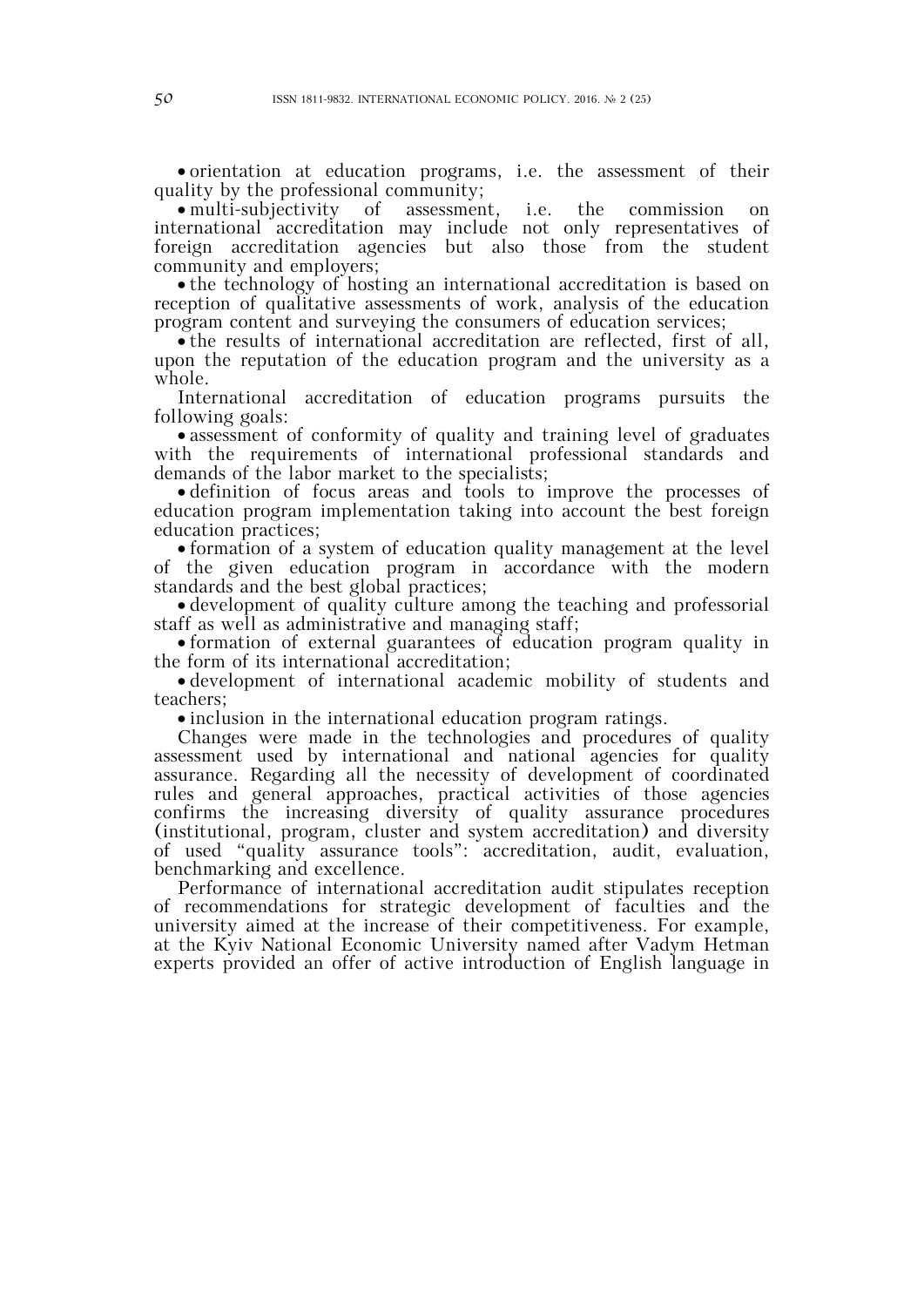the curriculums of the university as the main recommendation. This recommendation is logical and understandable as it concerns the international accreditation itself, international recognition that stipulates training sessions and lectures in English, free command of English by both students and teachers. Experts noted a clear practical orientation of education programs, their constant update, consistency and reasoning, high level of English among students and teachers, availability of a modern material and technical base, and compliance with the principles of academic freedom, rating them as competitive advantages of the university.

It is important for a higher education institution to follow the commonly acknowledged technology of international accreditation:

learning terms and conditions of applying for accreditation;

preparation of an accreditation application;

 reception of informational and methodological materials by the university;

self-examination. Report preparation;

external expertise;

preparation of analytical materials;

 passing the Accreditation Council examination and reception of a certificate;

publication of results.

At international accreditation, an education program receives recognition and is acknowledged in all the countries that signed international agreements on mutual acknowledgement of accreditation systems. This ensures essential expansion of opportunities for academic mobility of students, establishment of joint degree programs with foreign partners that allow graduates to receive two degrees of partner universities. Naturally, the information about this is published in the mass media which also facilitates attractiveness and recognition of the given program among national and foreign university entrants and employers.

# **Experience of Joint Master's Degree Programs of Kyiv National Economic University Named after Vadym Hetman and University of Redlands Business School**

The above-mentioned conceptual and technological approaches regarding implementation of international cooperation between higher education institutions were embodied at the international accreditation of joint MBA programs and international management (MIM) of the Kyiv National Economic University named after Vadym Hetman and the University of Redlands Business School (California, USA).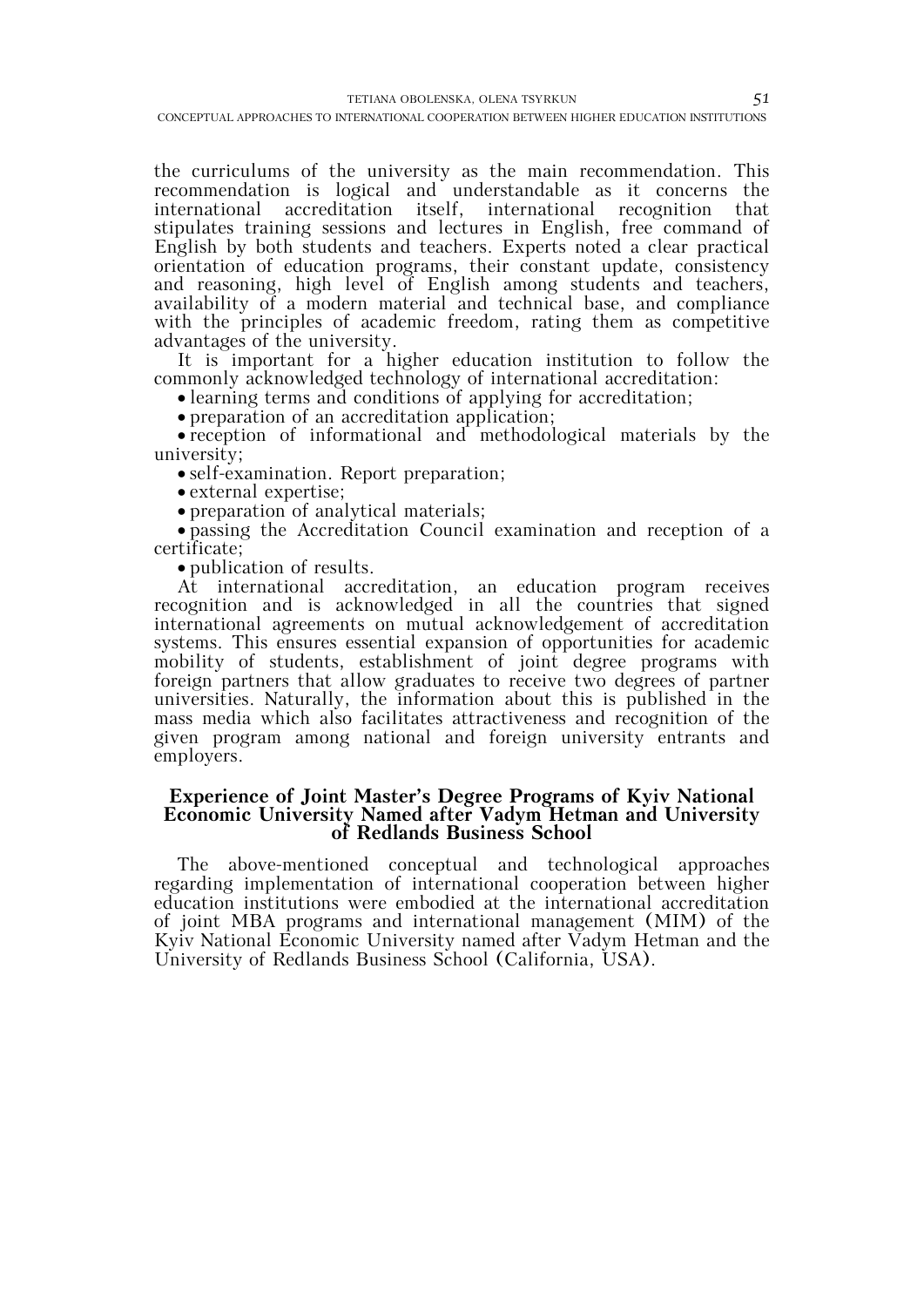The education institutions selected the capacity building approach that envisages training of students, advanced training for scientists and the teaching staff abroad or at foreign universities.

The Joint Degree Program, i.e. establishment of joint education programs for Master's degrees, was set as the basis of the agreements between universities.

Starting from 2012, professors of two education institutions worked on the structure, contents and curriculum of MBA and international management programs taking into account the modern requirements of the international education sphere and national features. To ensure efficient cooperation, lectures and seminars were held in disciplines of professional training (international economics, finance etc.), as well as annual summer subject scientific seminars (by general subject "A View of the American Economy"), joint online lectures, conferences and joint scientific research which resulted in preparation of scientific articles.

Joint Master's degree programs are the subject matter of the agreement between partner universities and include the following main provisions:

 partner universities jointly develop, implement, control and evaluate joint MBA and MIM programs;

• partner universities jointly assign the uniform MBA or MIM degree to each student who participates and conforms to the requirements of program graduates;

 each of the partner universities arranges acceptance of students in accordance with the joint entry requirements;

 the basic university shall be the one that accepts the student in accordance with the jointly established standards;

• the basic university shall be responsible for complete administration of joint programs;

 the curriculum of a joint program shall be revised and approved in accordance with the jointly approved procedure by each university;

 partner universities establish the Committee for Supervision of Joint Programs to implement, control and evaluate quality of such programs;

 partner universities organize and host international accreditation of joint programs.

Obligations of partner universities are:

• adoption of equal possibilities policy by partner universities along with the absence of any discrimination, including discrimination by race, religion, skin color, sex, age, national origin, genetic information, marital status, parental status, sexual preferences, disability or veteran status;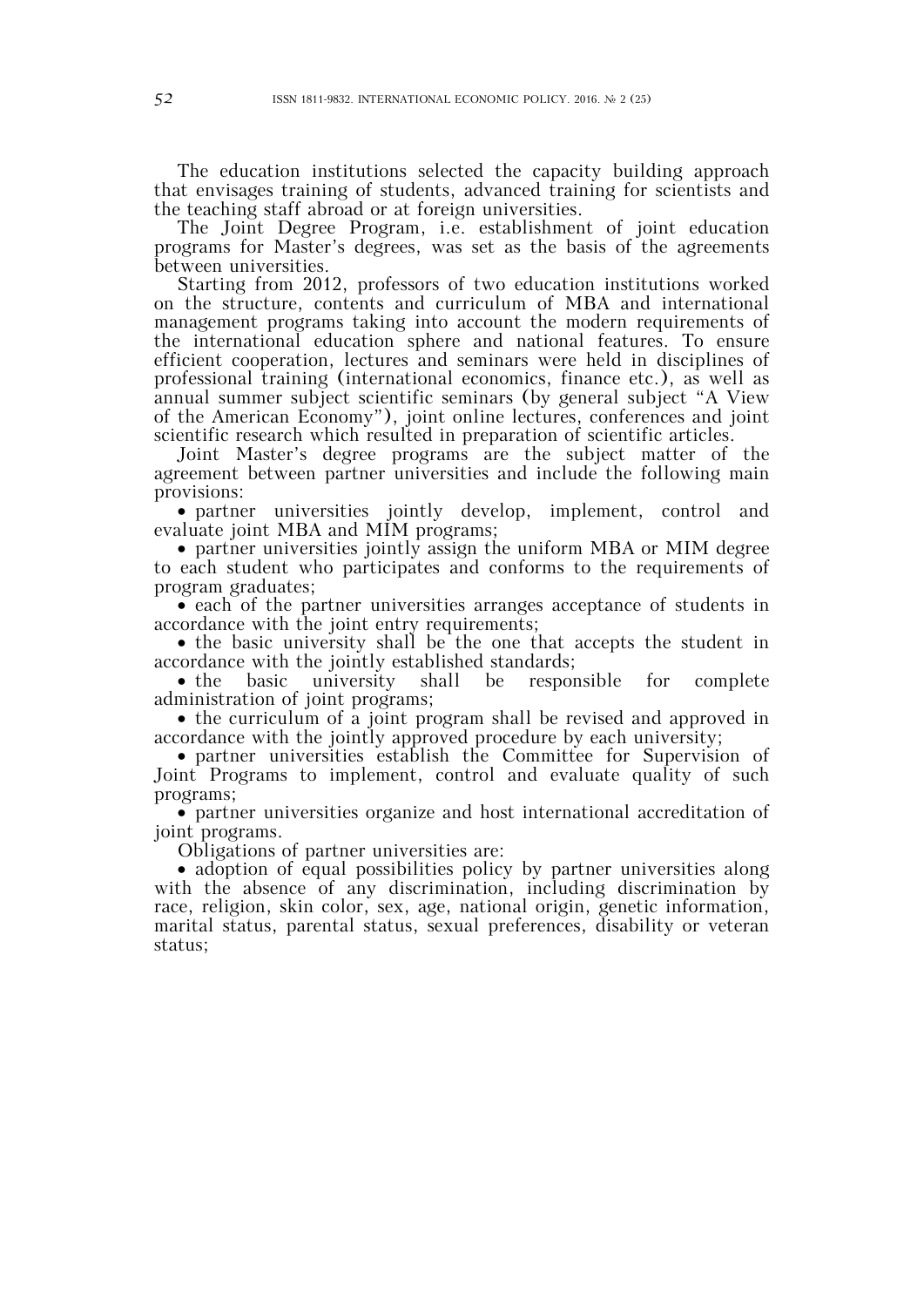TETIANA OBOLENSKA, OLENA TSYRKUN 53

 acceptance of students on the basis of joint entry requirements of partner universities;

• provision for coordination of students who arrive for studies;

 granting the same rights to students of joint MBA and MIM programs and to regular students at each partner university for the whole period of studies;

 provision of academic and other consulting services to the students of joint programs in accordance with the resources and procedures available at each partner university.

The developed joint Master's degree programs have been coordinated and approved by partner universities in conformity with the existing procedures.

At the University of Redlands, all new Business School programs first pass the approval procedures at the Curriculum Committee. After that, the program is reviewed and approved by the URSB Assembly. The next stage stipulates financial and administrative analysis performed by the First Vice-Rector Office. The results of such revision are submitted to the Faculty Senate Committee to be checked for compliance with the academic Plans and Standards (CAPS). The Committee reviews the new program, the results of financial and administrative analysis, and makes a decision to approve the program. The partner universities then exchange such resolutions on approval of joint programs.

The next stage stipulates accreditation of the joint program at the regional accreditation organization – Western Senior College and University Commission (WSCUC). The basis of this accreditation process is formed by the concept of education quality improvement. This means that each university participating in the quality improvement program can demonstrate how this process conforms to the mission of the given university. The partner university of a Ukrainian higher education institution in the USA has to demonstrate dedication to the quality improvement process for programs and services in the context of its mission, resources and to establish an environment that combines teaching, research, training and serving to benefit the country. To pass such accreditation, the partner university files 25 documents to the association, including the following:

1. Information about the partner university, description of the joint program, purposes, tasks, results of surveys among students regarding the necessity of the program, marketing plans, and forecasts on the expected number of students.

2. Data and confirmation of accreditation and licensing of the Ukrainian higher education institution in Ukraine.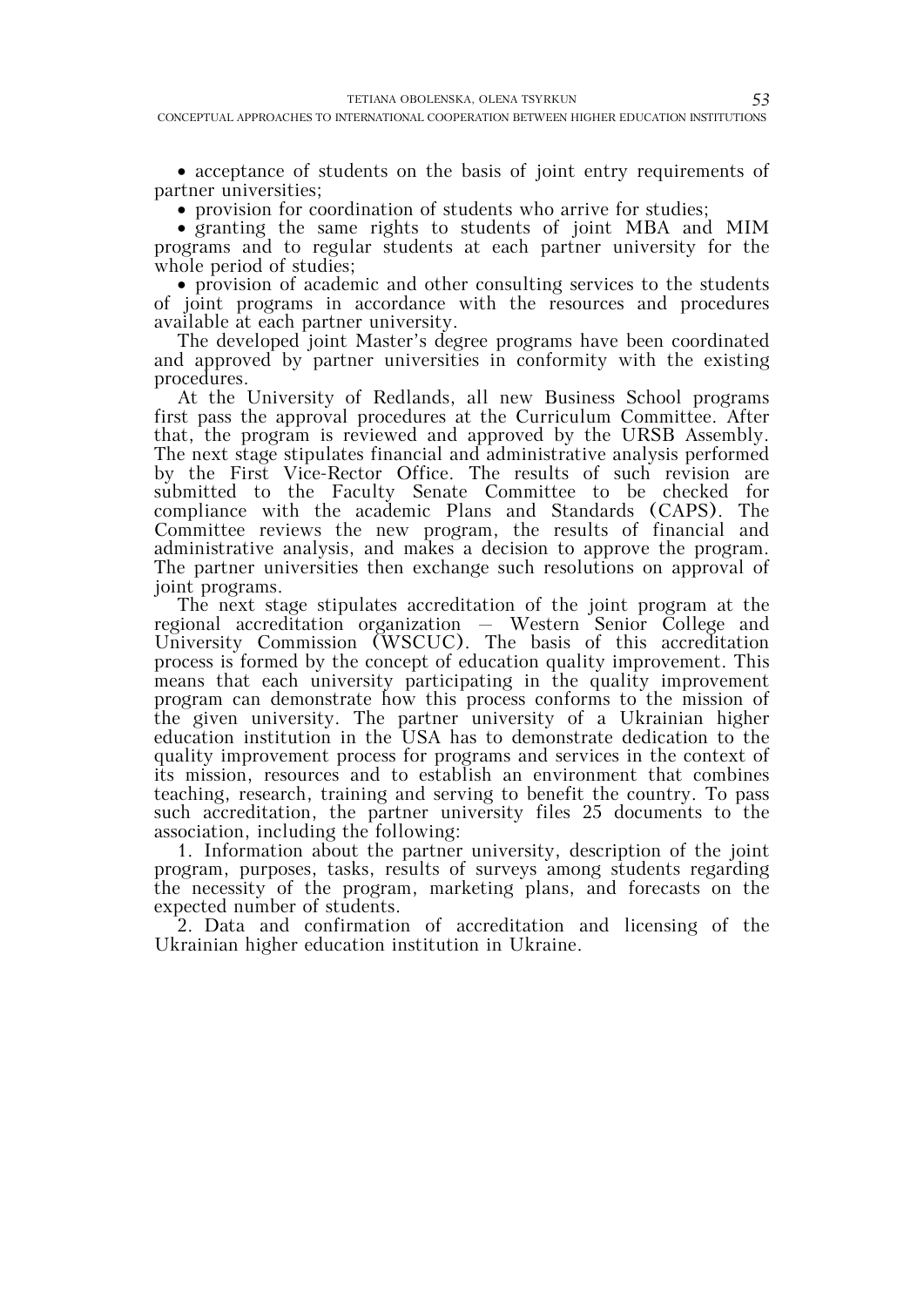3. Substantiation of how the joint program will facilitate the implementation of the university mission, description of methods applied to ensure enrollment of students.

4. Description of interrelations between partner universities regarding enrollment of students, introduction of programs, and exchange of students and teachers.

5. Memorandum of cooperation between universities in accordance with the requirements of the Association of Western Colleges and Universities regarding cooperation with the institutions not accredited in the USA (WASCUCs Agreements with Unaccredited Entities Policy and Guidelines).

6. Curriculum of the program with the description of contents and philosophy of the program, structure, number of credits, basic and optional disciplines to be selected by students, and pedagogical methods.

7. Education programs specifying what students will obtain after completing the program; description of all types of education work and tasks offered to students; literature and description of information resources.

8. Description and requirements regarding the probation process to be passed by the students.

9. Description of other types of requirements concerning the program passing, including writing Master's degree thesis and exams.

10. Substantiation of educational efficiency of the program, modernity of materials, methods of teaching and their conformity with the program goals, description of program review process.

11. Description of the system of program evaluation at different stages of education process that includes assessment of students' achievements with the help of both direct and indirect methods.

12. Description of the program improvement model based on the evaluation results.

13. Description of the data collection plan and analysis of obtained results in the existing programs.

14. Description of procedures of examination of teaching activity efficiency.

15. Description of schedule, number of credits and teaching hours in accordance with the WSCUC's Policy on Credit Hours.

16. Description of requirements and procedure of entry to joint programs.

17. Description of the Transfer of Credit policies with specification of credits that the students may re-pass in accordance with the requirements of partner universities.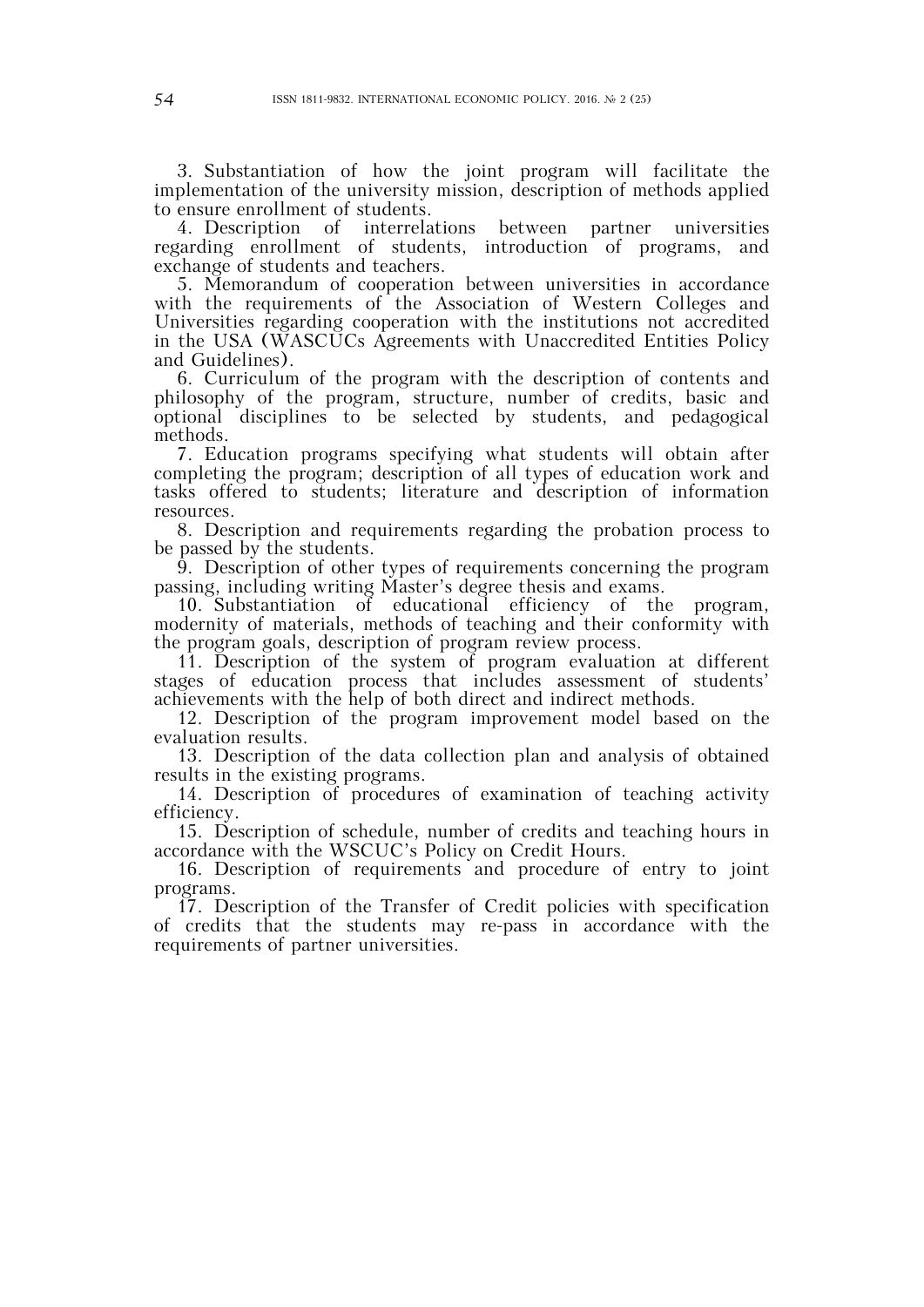18. Information about the teachers participating in the program, the index of ratio of the number of teachers to the number of students in accordance with the ACBSP standards.

19. Description of programs for academic support of students during their joint program studies.

20. Description of programs for professional support of joint program students.

21. Access to library resources, data bases, availability of assistance and support from library specialists regarding research in the library of a partner university.

22. Description of technological capacities of the partner university, availability of technological support for students and teachers.

23. Description of the university infrastructure and equipment of lecturing halls for joint program lectures and sessions.

24. Evaluation of financial sustainability of the program in accordance with the Strategic University Development Plan; total cost of the program.

25. Description of the strategy in case of termination of joint programs in accordance with the WSCUC's Policy on Teach-Out Plans and Teach-Out Agreements.

It should be noted that the system of evaluation of students' knowledge and the probation system completely coincide at the two partner universities and conform to the modern global education trends.

The curriculum of the program is shaped so that three disciplines and an interdisciplinary training taught in the USA are also offered for the students of the partner university in Kyiv in summer for 2 months at the University of Redlands Business School. The curriculum stipulates various case simulations, business games and colloquiums that facilitate the innovative and trans-disciplinary nature of the education process. At the end of the summer semester in the USA, future Masters will continue their training at the Kyiv National Economic University named after Vadym Hetman. The last semester envisages industrial practice and writing a Master's degree thesis, taking into account the knowledge, skills and abilities received in the USA. Based on the results of public Master's degree thesis defense, students will receive the degree of the Kyiv National Economic University named after Vadym Hetman and the University of Redlands Business School (USA).

#### **Conclusions**

The essence of conceptual approaches of introduction and implementation of international cooperation between higher education institutions regarding the introduction of joint accredited education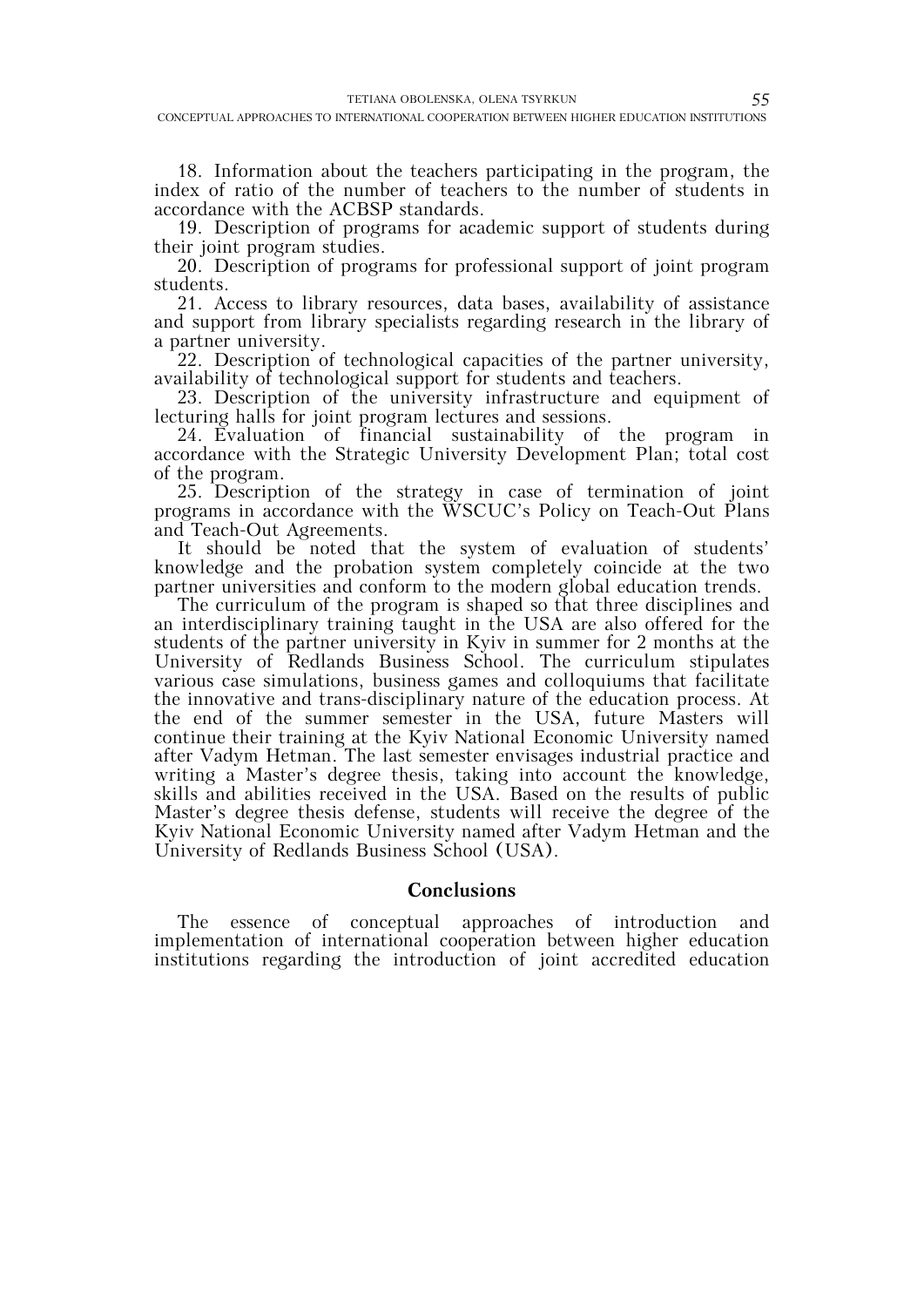programs, taking into account the trends of internationalization of higher education, lies in the following:

 Determination and concrete definition of trends of higher education internationalization that have to be taken into account in the contents of the agreement (resolution, memorandum etc.) on cooperation between higher education institutions;

 Compliance with the requirements of international accreditation of joint education programs on the basis of improving the system of education quality;

 Development of the structure and content of joint educational programs based on the competence approach with the consideration of perspective needs of the labor market and national peculiarities;

 Organization of educational process in conformity with the rules defined in the document on cooperation between higher education institutions and national norms.

The implementation of the specified approaches, as provided in the example of cooperation between Kyiv National Economic University named after Vadym Hetman and the University of Redlands Business School (USA), has proved their practical importance.

### **References**

1. Altbach, P. G. "Globalization and the university: Realities in an unequal world." In J. J. F. Forest and P. G. Altbach (Eds.). *International handbook of higher education Dordrecht*. The Netherlands: Springer, 121-139.

2. Andrushenko, V. and V. Moloduchenko. "Akademichna mobilnist: problema realizatsii v Ukraini I sviti." *Vusha osvita Ukrainu* 1 (2010): 34-42 [In Ukrainian].

3. Avshenyuk N. "Internationalizatsiya vushoyi osvitu v umovah globalizatsii svitovogo osvitnyogo procesy." *Naukovuy visnuk Chernivetskogo universitety: [zb. nauk. pr.]* 468 (2009): 3-11. [In Ukrainian].

4. Chabala O. "Internatsionalizatsija ta globalizatsija jak kluchovi chunnuki mizhnarodnogo spivrobitnutsva v sferi vushoi osviti." *Problemy ta perspectuvu formuvannya natsionalynoji hymanitarno-technichnojio eliti: zb. nauk. pr.* By editors Tovazhnyansky, O.G. Romanovsky.Kharkiv: HTU "HPI" 43 (2015): http:// repository.kpi.kharkov.ua/ handle/KhPI-Press/15349. [In Ukrainian].

5. Goodman, A. and S. Berdan. *Preparing to study in the USA*. Institute for International Education, 2016.

6. Homeriki, O. A. "Internatsionalizatsija I integratsija, jak napryamky globalizatsii osviti: procesi sintezu I duferentsiatsyji." *Aktualni problemi sotsiologiji, psyhologiji, pedagogiki* 16 (2012): 76-84. http://nbuv.gov.ua/ UJRN/apspp\_2012\_16\_12. [In Ukrainian].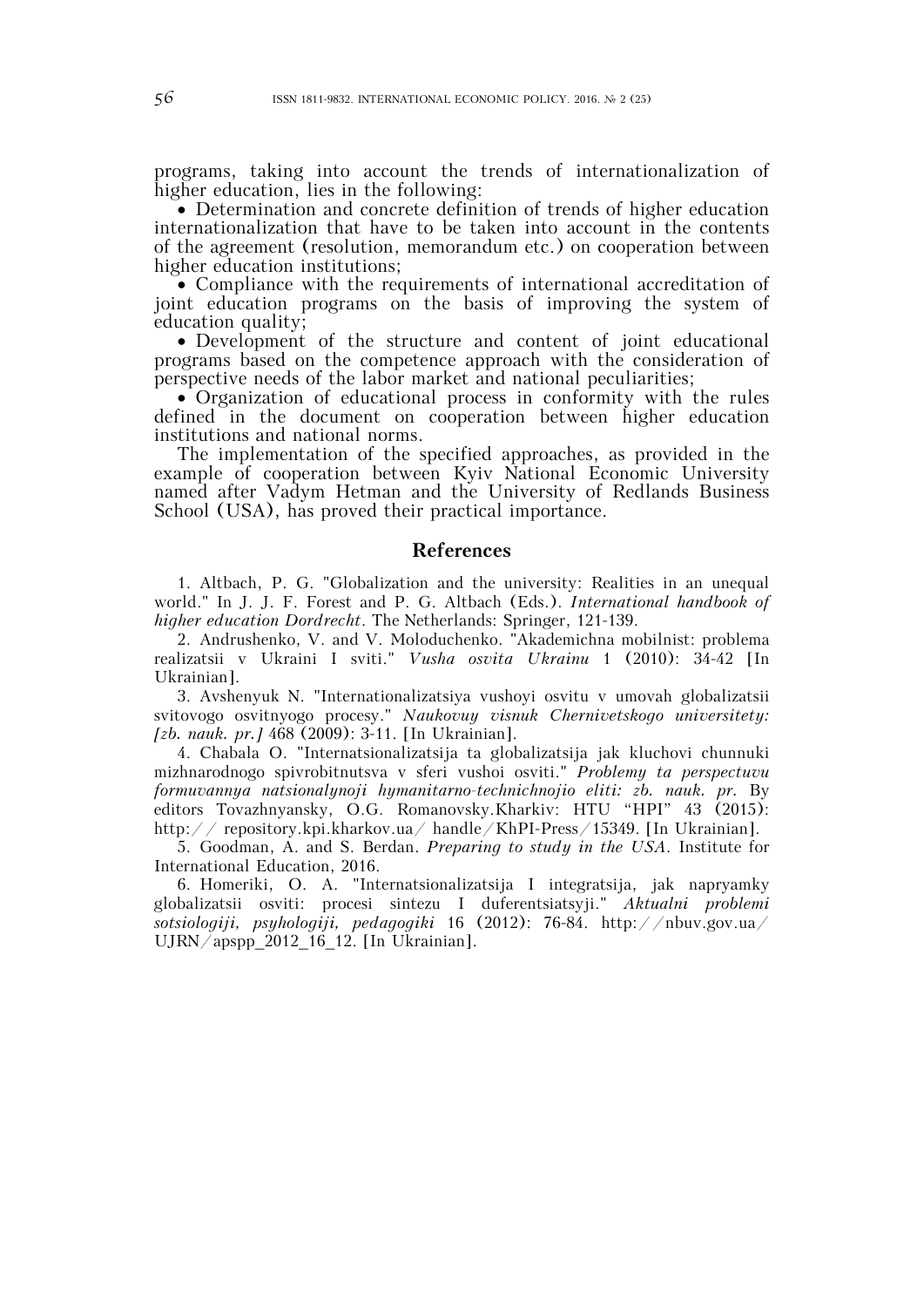CONCEPTUAL APPROACHES TO INTERNATIONAL COOPERATION BETWEEN HIGHER EDUCATION INSTITUTIONS

7. IIE Network for International Educators. *Institute of International Education*, 2016: 25-32

8. Internationalisation and Trade in Higher Education, Opportunities and Challenges, OECD. Paris, 2004.

9. Joint Declaration of the European Ministers of Education: "European Environment in the Higher Education", Bologna, 19.05.1999. http://zakon.rada.gov.ua/laws/show/994\_525 [In Ukrainian].

10. Knight, J. "Internationalization Remodeled: Definition, Approaches, and Rationales." *Journal of Studies in International Education*. Amsterdam: SAGE Publicaions, Spring 8, no 1. (2004): 5—31.

11. Korsak, K. "Nove stolittya-nova vyshcha osvita: aspecti transformatsiji zmisty vishchoji osviti v suchasnomy sviti ta v Ukrajini, shlyahu vdoskonalennya vushchoji osviti z perehodom jiji do bagatoctupenevoji struktury." *Vushcha shkola* 3/4 (2001): 62-71. [In Ukrainian].

12. Krasovska, O.J. "Internatsionalizatsuya vushchoji osviti v umovah globalizatsiji svitivigo osvitnyho prostoru." *Visnuk Akademiji mutnoji sluzhbi ukrajini. Ser.: Ekonomika* 2 (2011): 102-109. retrievable: http://nbuv.gov.ua/UJRN/vamsue\_2011\_2946)\_13 [In Ukrainian].

13. Kremen, V.G. ed. *Entsiklopediya osvitu*. Akademiya ped. Nauk Ukrainu. K.: Jurinkom Inter, 2008. [In Ukrainian].

14. Kremen, V.G., Bolyubash, M.F., Shunkaruk, V.D., Grubinko, V.V. and I.I. Babun. *Vushcha osvita Ukrajini I Bolonskyi process: navchalnyi posibnik*. Edited by V.G. Kremen.-Ternopil. Navchalna knyga-Bohdan, 2004. [In Ukrainian].

15. Lugovyj, V. I. "Evropeyska konceptsyja kompetentnisnogo pidhodu u vishchyi shkoli ta problemi realizatsii v Ukrajini." *Visnyk APN Ukrajini* 2 (2009): 14-27. [In Ukrainian].

16. Meshko, N. P. and O.V. *Prusvitla. Internalizatsiya jak dominanta rozvutku globalnogo runku osvitnih poslug: elonomichnyi aspect.* http://www.economy.nayka.com.ua/pdf/9\_2015/6.pdf [In Ukrainian].

17. Motunova, I.G. "Universitet jak prostir mizkulturnogo dialogy." *Visnuk LNU named after Taras Shevchenko* 2 (2011): 177-186. [In Ukrainian].

18. Nationalny glossariy 2014. http://ihed.org.ua/images/biblioteka/ glossariy Visha osvita\_2014\_ tempus-office.pdf. [In Ukrainian].

19. Prusvitla, O.V. Miznarodne ekonomichne spivrobitnutsvo u naukovotechnologichnyi sferi – perspective osvitnih poslyg. *Suchasna Ukraina v globalnomu seredovyshchi: strategichni orienturi ekonomichnogo rozvitku: monograph*. Dniepropetrovsk, 2015: 449 -462. [In Ukrainian].

20. Rozvitok sistemy zabezpechennya jakosti vushoi osvity v Ukraini: informatsiyno —analytuchnyi oglyad. http://ihed.org.ua/images/ biblioteka/rozvitok\_sistemi\_zabesp\_yakosti\_VO\_UA\_2015.pdf. [In Ukrainian].